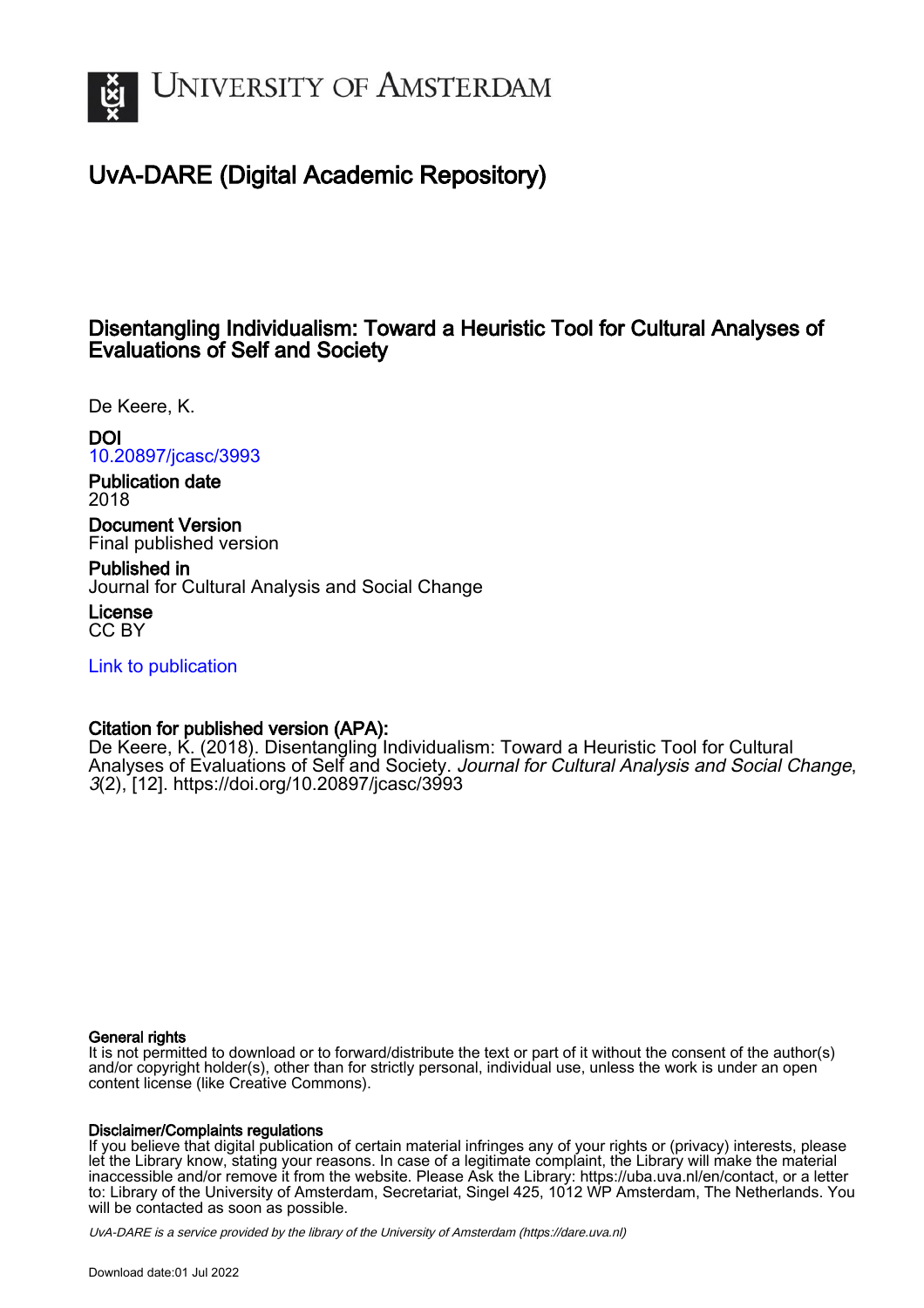**JOURNAL OF CULTURAL ANALYSIS SOCIAL CHANGE** 

Journal of Cultural Analysis and Social Change, 2018, 3(2), 12 ISSN: 2589-1316



## **Disentangling Individualism: Toward a Heuristic Tool for Cultural Analyses of Evaluations of Self and Society**

Kobe De Keere 1\*

*<sup>1</sup> University of Amsterdam,* Nieuwe achtergracht 166, 1018 WV Amsterdam, NETHERLANDS

\***Corresponding Author:** k.dekeere@uva.nl

**Citation:** De Keere, K. (2018). Disentangling Individualism: Toward a Heuristic Tool for Cultural Analyses of Evaluations of Self and Society, *Journal of Cultural Analysis and Social Change*, 3(2), 12. <https://doi.org/10.20897/jcasc/3993>

**Published:** December 22, 2018

#### **ABSTRACT**

Individualism belongs to the core of Western evaluative logic. This paper aims to determine what exactly now constitutes individualism as an often used cultural discourse and, more importantly, how its content varies depending on different semantic constellations. A systematic classification of different possible individualistic types of evaluation is proposed, which can eventually serve as a heuristic tool for further cultural analysis. The paper starts with identifying two essential meaning dimensions of freedom/control: (1) a self-dimension and (2) a society-dimension. Second, it explores how combinations of these different dimensions of meaning yield four different 'semantic fields', which all fall under the general heading of individualism, namely liberal, egalitarian, radical, and subjective individualism. These different types are described based on illustrations stemming from political, cultural, and philosophical domains.

**Keywords:** evaluation, discourse, self, individualism, cultural analysis

## **INTRODUCTION**

People are evaluative beings: we do not only act upon the world, but simultaneously seek to interpret, classify, and vindicate these actions (Sayer, 2011). We feel obliged, out of concern for others and our surroundings, to understand, defend, and explain our choices and doings, and for this we rely on a multitude of beliefs and values. Repeatedly, it has been argued that, in modern Western societies, *individualism* increasingly came to constitute the core of our evaluative logic (e.g. Beck and Beck-Gernsheim, 2002; Dumont, 1977; Elias, 1991; Taylor, 1989). This is certainly not farfetched seeing that notions such as individuality or autonomy are ingrained in our juridical (i.e. principle of individual sovereignty), political (i.e. single vote democracies), and economic (i.e. capitalism as system of free consumption) system, and provide the cultural foundations for contemporary modes of social control (i.e. governmentality) (e.g. Rose, 1989; Foucault, 2008; Elchardus and De Keere, 2010). Consequently, it has become common practice to perceive the 'other' – in the same way as the 'self' – as a singular individual capable of making autonomous choices.

That all members of society are seen as singular 'individuals' and that this view is a dominant cultural framework in Western contemporary societies, does not entail that we share the same understanding of what that individual is supposed to be, how it should act or how its relation with society is to be conceived. Highly valuing individuality is one thing, giving it content and having an opinion on how to put it into practice is yet another.

Although people often deploy the same individualistic notions to evaluate their lives and those of others, the way they use and interpret them can depend on their position in society, the historical timeframe they are a part of or the institutions they are connected to. As C. Wright Mills aptly stated: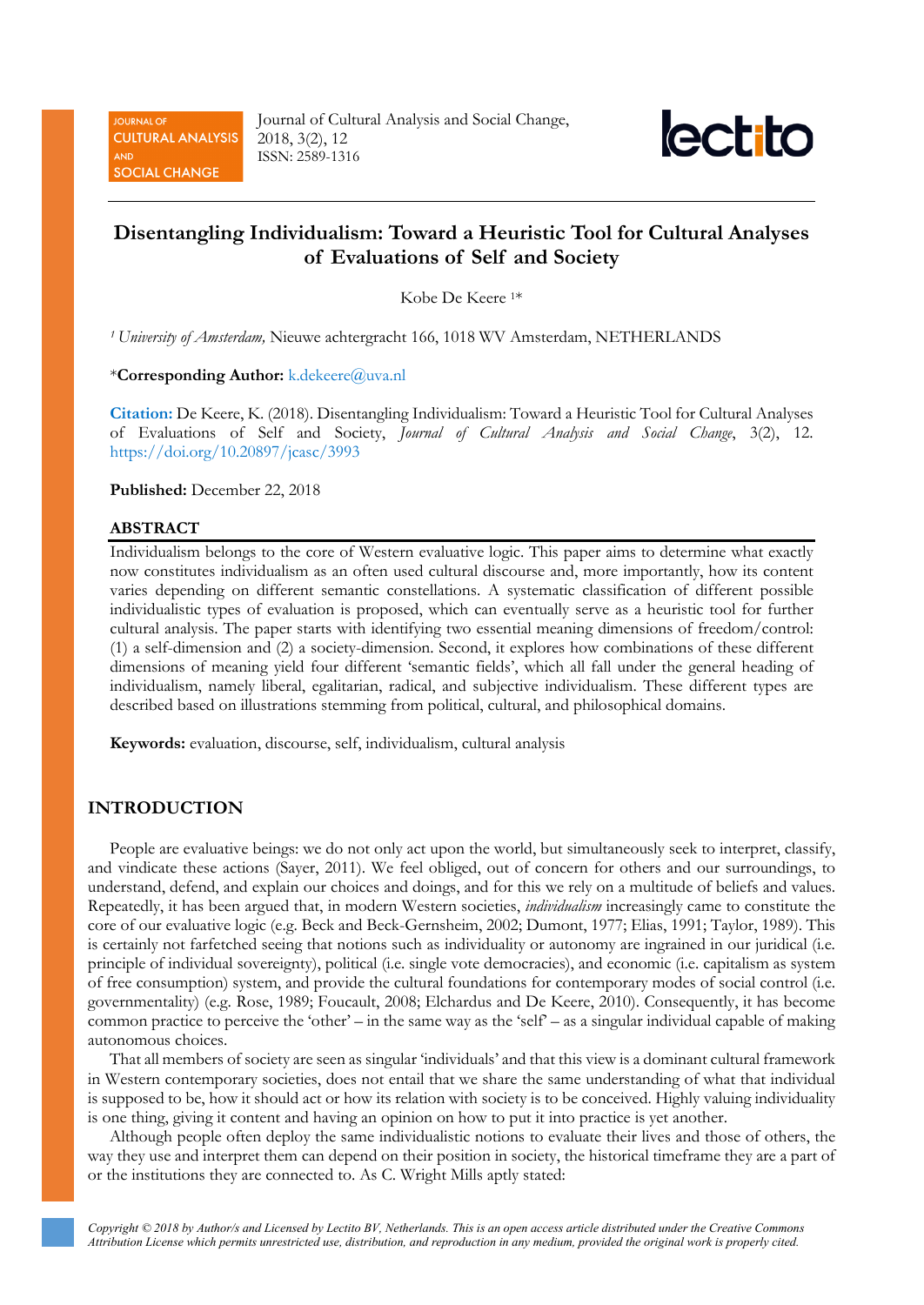A symbol has a different meaning when interpreted by persons actualizing different cultures or strata within a culture. (...) A block in social actions, e.g. a class conflict, carries a reflex back into our communicative medium and hence into our thought (1963, pp. 435-6).

Hence, we might all be individualist, but do not necessarily endorse the same type of individualism, seeing that the latter necessary involves a multiplicity of meanings and views.

The objective of this paper is to now propose a heuristic yet systematic tool to analyse and categorize different individualistic notions people employ when evaluating their life and those of others. Whether these individualistic evaluations come about in the process of day-to-day interaction (e.g. during ordinary discussions) or manifest themselves within more complex cultural forms (e.g. novels or movies), we are still in need of an instrument to carefully and systematically read into these differences. Because if we place every type of individualistic evaluation under one large umbrella of individualism, then we do not take into account the importance of variations in ethical, cultural and political logics, which are crucial elements within both group boundary work (Lamont, 1992, 2000) as well as class conflicts (Sayer, 2011).

This paper begins by identifying the conceptual problems that mark the current sociological use of individualism by focussing on three popular topics in social science: neo-liberalism, class morality, and civic engagement. Second, I offer a short overview of past attempts to distinguish between different types of individualism. Finally, I propose a multidimensional reading of individualism by focussing on two major meaning dimensions of freedom and control, namely a self-dimension and a society-dimension. These two dimensions combined eventually render a categorization of four different types of individualism: *liberal*, *egalitarian*, *subjective*, and *radical individualism*. These are then described by giving examples stemming from different cultural domains, such as social movements, politics, ethics, and the arts. The latter step is not carried out with the intention of promoting more taxonomical analyses of ideas but to create a comprehensive heuristic instrument that will allow us to interpret and analyse individualistic evaluations in a more systematic and relational way.

## **IDENTIFYING THE PROBLEM**

A lack of systematically taking into account variations in individualism results in three types of conceptual problems. First, individualism becomes a container term that qualifies as a label for any contemporary set of norms or values (e.g. neo-liberal ethos, longing for self-development, nonconformism, or the politics of emancipation). Second, if we refrain from systematically explicating the possible variations, social theory runs the risk of an ongoing proliferation of concepts that, in the end, might just refer to one and the same belief or set of values (e.g. *self-actualization* (Bell, 1976), *self-realization* (Honneth, 2004), *self-expression* (Inglehart and Welzel, 2005)). Third, a narrow and unidimensional definition of individualism easily leads to a reasoning whereby every cultural belief that does not fit that definition is deemed the opposite, namely collectivism (e.g. Triandis, 1995). Yet, seeing the strong individualization of social control in contemporary society (Foucault, 1990, 2008; Rose, 1989, 1999; Elchardus, 2009), it is rather unlikely that dismissing autonomy or individuality as a whole would be a very prevalent attitude within Western societies (although it is, theoretically, not completely unthinkable). As yet explained, it is more likely that there exist variations in how people value and use these concepts rather than fully reject them. Let me illustrate these problems by recalling how individualism as a concept is applied within the study of three popular topics of contemporary social science: neo-liberal ideology, class morality, and civic engagement.

#### **Neo-Liberalism and Individualism?**

Repeatedly, the argument is being made that neo-liberal policies and reforms are culturally justified through a discourse of individualism. People are accepting, as the logic goes, a loss of collective security and an individualization of social problems because they cling to their individualistic values too much. However, the manner in which these individualistic values are described differ drastically. It is, for example, often claimed that individualism fosters neo-liberalism because it implies models of selfhood that emphasize self-fulfilment and a search for self-realization (Cabanas, 2016; Honneth, 2004; Willig, 2009) or authenticity (Boltanski and Chiapello, 2005; Rose, 1989). In this way, individualism forces people on a quest for self-development, making them neglect the importance of collective support and regulation. Yet, many other writings on neo-liberalism employ individualism to denote a completely different set of values such as the love for competition, entrepreneurialism, and self-responsibility (Bröckling, 2015; McRobbie, 2015; Wacquant, 2009). In the latter case, neo-liberalism is not justified based on expressive values, but on a more classical liberal or utilitarian understanding of self and society that actually emphasizes restraint. Still, in both cases, these values are labelled as individualistic and often used indistinguishably.

The argument here is not that these analyses are mistaken and that a search for authenticity or, on the other hand, entrepreneurialism cannot be a defining feature of both individualism and neo-liberalism. But, what is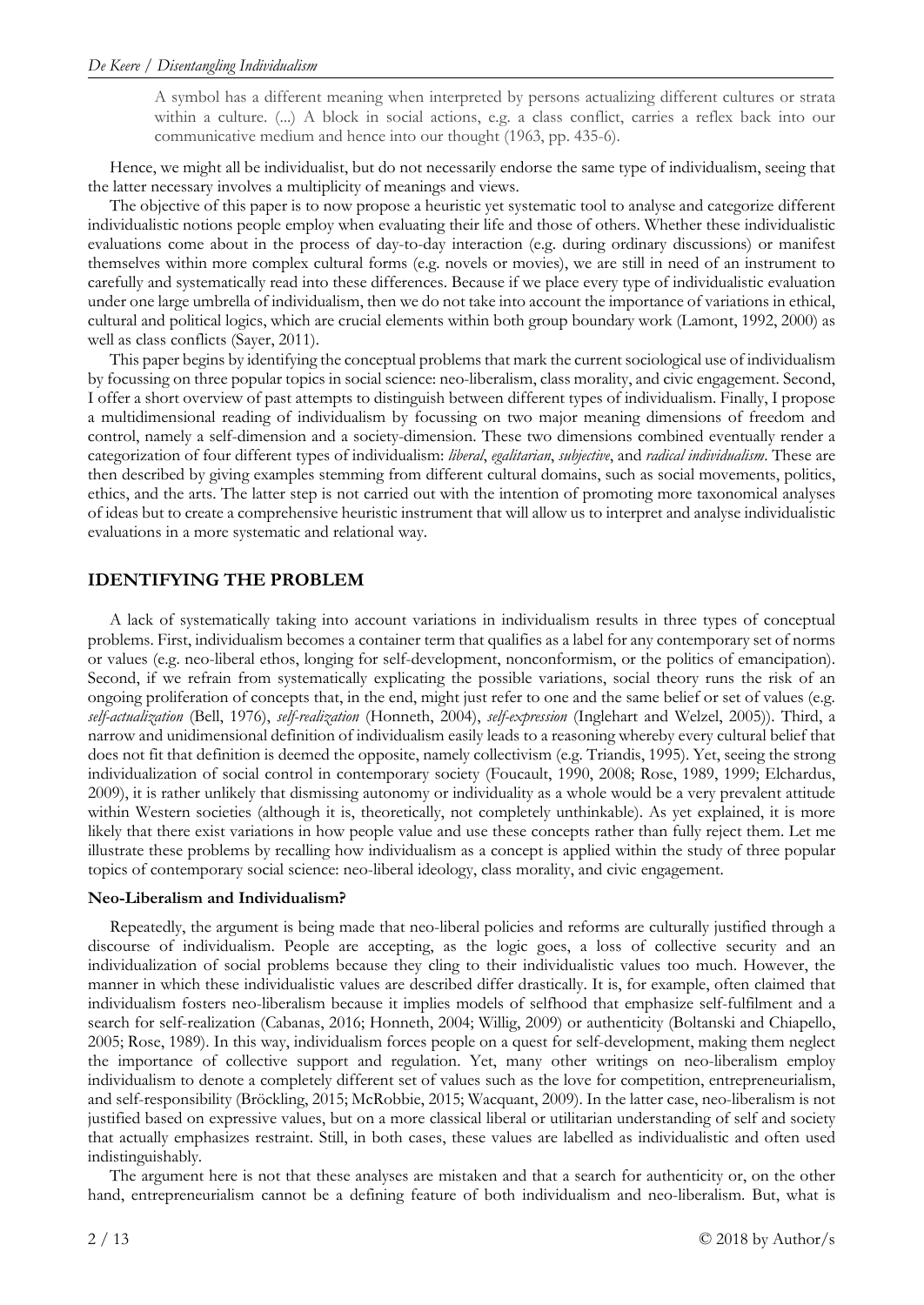problematic is that individualism is used as a vague container concept to denote every type of evaluation that appears to be related to neo-liberalism, although this seems to include very diverging sets of beliefs.

### **Individualism as a Middle-Class Discourse?**

A second case wherein the use of individualism as a value concept is producing more confusion than clarity is the investigation of diverging class moralities. Repeatedly, it is argued that individualistic attitudes are typical for the (new) middle class. They seem, as research shows, to be characterised by an enthusiastic endorsement of selfdevelopment and strongly emphasize individual choice and expression (e.g. Lamont, 1992; Skeggs, 2009; Stephens, Markus and Phillips, 2014). Therefore, the conclusion is, to put it plainly, that the middle class are individualists while the working class are not.

However, this reasoning is problematic as it is a based on a very narrow understanding of individualism. It only focusses on individualistic attitudes such as expression and self-realization and, seeing that members of the working class do not uphold these particular beliefs, they are easily labelled as collectivists (e.g. Lamont, 2000; Mackenzie et al, 2006; Triandis, 1995). This necessarily implies that the working class are supposed to reject values such as autonomy or self-development. Yet, seeing the institutional (i.e. legal, political, and economic) constellation of the society that always presupposes at least some belief in singularity and autonomy, this is not all that convincing.

What is more likely is that members of the working class value a different kind of autonomy and selfdevelopment than their middle-class counterpart. As research, for example, revealed, the working class or those with downward social trajectories rely on notions such as perseverance, self-reliance, and hard work to frame their situation (Daenekindt, 2017; Kusserow, 2012) – values that remind us more of utilitarian individualism than of some type of collectivism. In this context, Kusserow (2012) even argues that working-class morality is actually characterized by, what she calls, a hard type of individualism. Moreover, plenty of research also demonstrated that members of the working class actually often support anti-collectivist values as they appear more distrusting of institutions (Elchardus and De Keere, 2013), often oppose political egalitarianism (De Keere, 2018; Houtman et al., 2008), and show a stronger support for nonconformism and independence (Hochschild, 2016; Willis, 1977). Hence, it would be more fruitful to allow for a varied understanding of individualism that does not only capture middle-class value patterns, but also grasps working-class evaluation without having to falsely label them as collectivist.

#### **Civic Individualism?**

A third case in which the concept of individualism is crucial yet used in an unspecified way is the study of civic engagement. Ever since the writings of Tocqueville – one of the first to use the term individualism – on early American civil society, it is claimed that individualistic attitudes inevitably engender a disintegration of public life (see also Lasch, 1991; Putnam, 2001; Sennett, 2003). Rampant individualism, as the argument goes, creates isolation and pushes for a commodification of social life, leading to the pursuit of self-interest as the only motive to engage in the public sphere.

Empirical research on volunteering, however, depicts a very different role for individualism. Apparently, people rely strongly on individualistic notions to justify and motivate their active participation in society. As Wuthnow showed, values such as the pursuit of happiness and self-realization seem to be crucial in understanding people's motivation to volunteer (1995). Instead of collectivism or authority, people turn to their self-expression (Welzel, 2010) or self-fulfillment (Kelemen et al., 2017) to frame their civic engagement. Hence, the type of individualism (i.e. valuation of self-interest and egocentrism) that Putnam and others have in mind might indeed erode civil engagement, yet there seems to be another, more civic (Seidman and Meeks, 2010), responsible (Wilkinson, 2010), or moral (Markse, 1987) type of individualism that actually fosters social participation. Hence, the question is not whether individualism has the performative force to hollow out the public sphere or not, but which type of individualism could be responsible for this and which type could have to opposite effect. This, again, asks for a systematic classification of different types of individualism.

Of course, these are only three examples but the way individualism is used in these cases is certainly not idiosyncratic. To be able to deal with these different conceptual problems, without dismissing the use of individualism all together, we need to construct a systematic framework that allows us to not only read and label these individualistic values more consistently, but also bring them into relationship with each other. Hence, the goal is to develop an analytical instrument that not just names variations in individualistic beliefs but also articulates how they configure together. How do they relate to each other in terms of similarities and differences and what are their basic premises? Before we come to such a heuristic tool, it is necessary to first review some of the main distinctions in individualism that have already been made within social science.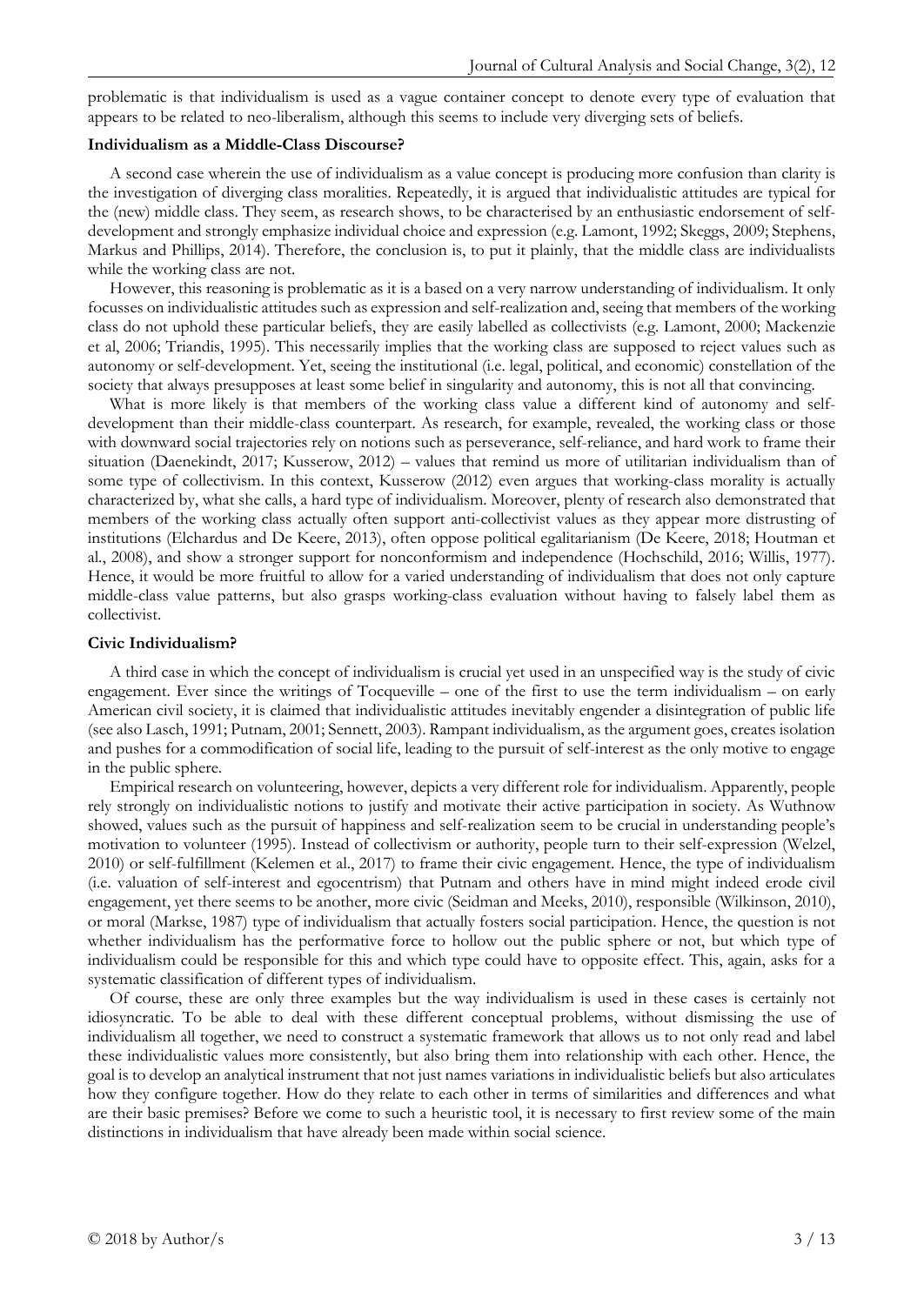## **VARIATIONS ON A THEME**

From the birth of the sociological discipline, scholars have tried to bring some clarity into the semantic fog created by the undefined use of individualism by discriminating between different types of individualism. The most famous, and probably oldest within sociology, is the distinction made by Durkheim between a *utilitarian* and a *humanistic individualism* (Durkheim, 1973). According to Durkheim, critics of individualism often conflate individualism with egoism, an interpretation that would only fit the utilitarian individualism of the Physiocrats or Herbert Spencer. The kind of individualism he himself defended starts from a humanist tradition and is characterized by a sacralisation of the individual in the abstract. Another founding father of sociology who saw a dichotomy within individualism was Simmel, who distinguished *quantitative* from *qualitative individualism* (Simmel, 1950). The former type has its roots in  $18<sup>th</sup>$  century France and comprehends the individual essentially as a singular yet indistinguishable part of humanity (*Einzelheit*). Qualitative individualism, on the other hand, took shape in Germany during the 19th century and focusses on the uniqueness of every individual (*Einzigkeit*), placing high value on originality and self-realization.

Outside of sociology, classical distinctions in types of individualism have also been made. John Dewey, for example, wrote a pamphlet titled *Individualism Old and New* (Dewey, 1999) wherein he argues against what he calls *old individualism,* characterized by a culture of self-interest, materialistic concerns, and mechanistic social interaction. According to him, this individualism was rampant in the U.S. after the First World War and strengthened the corporate nature of society, while weakening social cohesion. For this reason, intellectuals needed to develop a new individualism, allowing people to react against the corporateness of society and rendering free and meaningful interaction possible again.

On the other side of the ideological spectrum, we find Friedrich von Hayek's distinction between *true* and *false individualism* (Hayek, 1948). In the same way as Dewey, he comprehends individualism as a set of principles, offering people guidance in solving both public and private problems, but warns his readers to be cautious of the type of individualism they endorse. The kind of individualism Hayek opposes is typified by a confidence in a rationalistic organization of society. This 'social contract individualism', as Hayek also calls it, 'always tends to develop into the opposite of individualism, namely, socialism or collectivism' (1948, p. 4). By contrast, true individualism starts off from the liberal tradition and is 'anti-rationalistic'. Instead of social engineering, society should depend on free collaboration and the permanent acknowledgement of a personal sphere of responsibilities.

This tradition to (re-)interpret, subdivide, or discover new forms of individualism had not come to a halt by the middle of the 20th century. Since the 1970s, sociology witnessed a revival of the Tocquevillian use of the concept of individualism as both a cause and a consequence of rising social isolation and the privatization of public life (e.g. Putnam, 2001; Sennett, 2003). They argue that contemporary society is typified by a disintegration that manifests itself in public nihilism, political apathy, and societal indifference. The most radical formulation of this way of thinking can be found in the work of Lasch (1991), who contends that *narcissistic individualism* has become a quintessential feature of contemporary society.

Yet, at the close of the 20<sup>th</sup> century, some sociologists started to endorse a more optimistic reading of the notion of individualism. The popular individualization thesis (Beck and Beck-Gernsheim, 2002), for example, entailed the idea that increasing economic prosperity and social emancipation eventually also engendered, besides structural changes, a *reflexive individualism,* culturally typified by an emphasis on tolerance, relativism, and a longing for selfrealization. This reflexive individualism shows much resemblance to what Bellah and colleagues (Bellah et al., 1985) call *expressive individualism*, which they then distinguish from *utilitarian individualism.* The latter entails an individualism based on puritan values such as self-interest, discipline, and personal responsibility. Expressive individualism, on the other hand, involves a subjective ethic of self-expression, urging people to find their true selves (see also Inglehart and Welzel, 2005).

What this short (and incomplete) inventory demonstrates is that individualism is a concept that is used to denote a wide range of notions (e.g. humanity, autonomy, authenticity, responsibility, and reflexivity) and therefore strongly varies in content depending on the emphases that are placed. Yet, for a systematic and contemporary analysis, these subdivisions of individualism fall short in two key ways. First, many distinctions (e.g. those of Durkheim, Simmel or Dewey) are in need of a cultural update so they are also applicable to more 'recent' societal developments. Secondly, and more importantly, most existing conceptual subdivisions in individualism do not really explain how the different variation actually relate to one another: what exactly are the differences and commonalities? This makes it very difficult to really apply the above divisions as a research instrument. Therefore, we are in need of a more systematic and gradual classification that explicates the relationships between all these sets of values so that it, eventually, can serve as a tool for cultural analysis.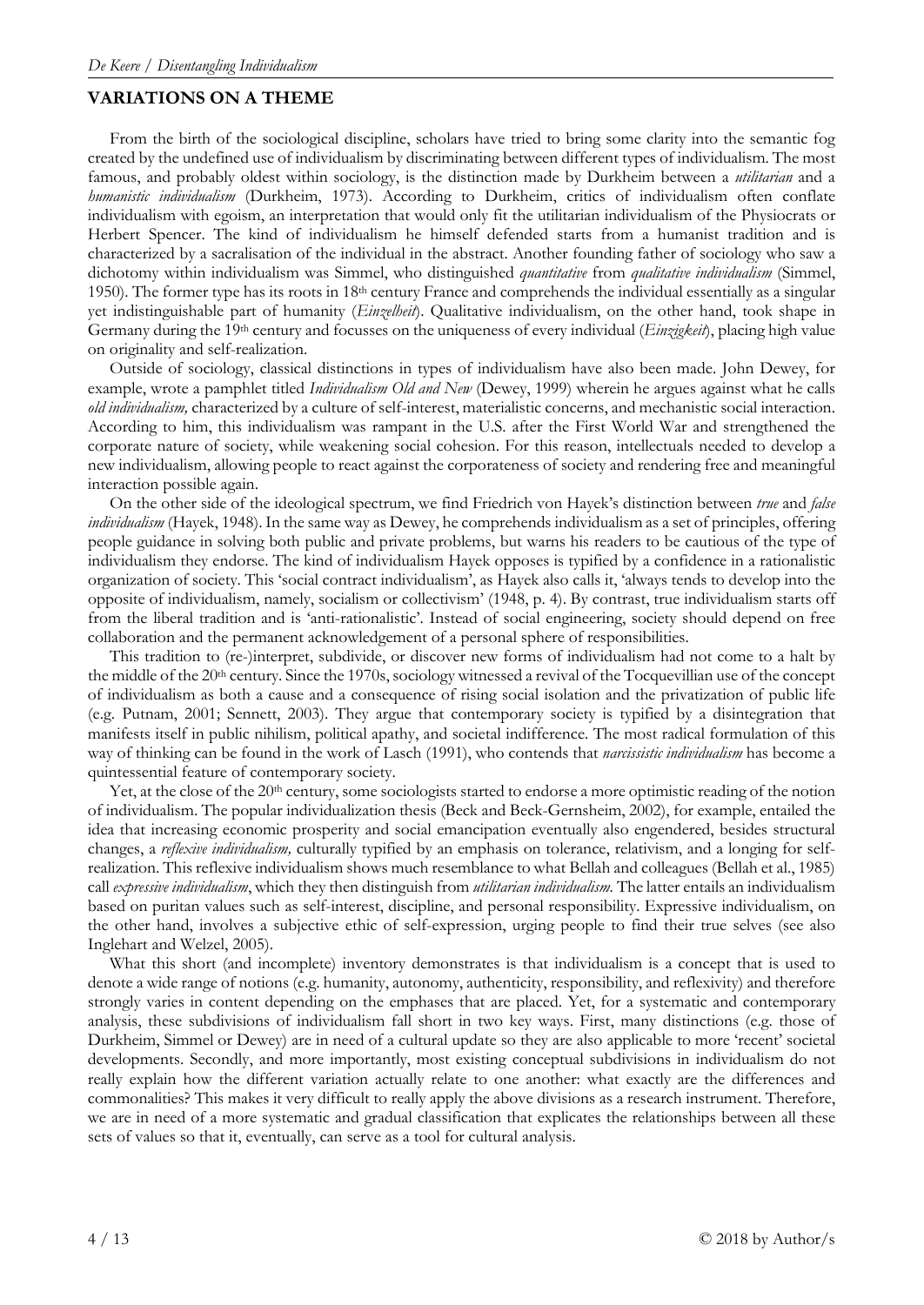## **SELF AND SOCIETY**

In order to devise such a classification, we first need to disentangle the skein of concepts that constitute individualism by focussing on two fundamental dimensions of meaning making, i.e. a self-dimension and a societydimension. Since individualism – in its most literal meaning – can be understood as the 'ism' or ideology of the individual, it is evident that the self, or allied terms such as individual, ego, or persona, qualifies as a core notion. Yet, when the term individualism is used, it generally involves much more than merely a view of the self – it includes an understanding of its relationship with society. As Alexander (1982, pp. 64-126) stated, every social theory, and, by extension, social discourse, needs to answer to an actor- and order-question, i.e. 'How do we understand the actor?' and 'How do we conceive social order?'

However, as the above account demonstrates, many different individualistic answers are possible to this doublesided question. In order to systematize the different possible answers, I propose here to focus on the importance of freedom and its counterpart, control. First, because freedom is a concept that lies at the heart of both individualism (Lukes, 1973; Dumont, 1977) as well as contemporary forms of social control (Foucault, 1990; Rose, 1999; Elchardus, 2009). Second, we recover two well-known conceptual antagonisms within Western cultural history in this way. The first antagonism relates to the actor-question and is about to what extent the actor should control or, on the contrary, liberate their own self. This division between self-control and self-liberation corresponds closely to the long-standing Western tradition that sees a tension between reason and will, control and expression, or restraint and passion. Second, to answer the order-question, we can turn to Isaiah Berlin's distinction between positive and negative freedom (1969). Whereas the latter concept understands autonomy as rejection of control, the former view entails a belief in autonomy through societal regulation. By combining these two dimensions of meaning, we come to a classification of four semantic fields that hold the building blocks for different individualistic discourses.

Furthermore, it is also important to consider that beliefs and discourses can vary in two ways: (1) on the basis of the concepts they employ and (2) by the manner in which the same concepts are being related to each other (Freeden, 1996). The different types of individualism are above all a consequence of the second sort of variation. Concepts, as Freeden makes clear, have an indeterminate rather than intrinsic meaning and are therefore susceptible to *morphology* (1996, 62). They are the product of human activity and consequently acquire meaning through both synchronic (i.e. semantic relationships between concepts at a given point in time) and diachronic (i.e. strings of historical groundings that determine variations in contents) processes (1996, 51-2). Hence, this classification is not about the rejection of any understanding of individuality, but about gradual differences in the emphases people put on certain interpretations and notions.

The classification proposed here, by reducing a set of complex and diffuse cultural evaluations to only two dimensions of meaning, is ultimately heuristic and it is therefore important to bear in mind that it is always gradual and inevitably characterized by overlap. As such, it is imperative to emphasize that this classification would lose its purpose if applied as an end in itself (i.e. classifying discourses as separate entities into a taxonomy) instead of as a means for cultural analysis (i.e. systematically interpreting how individualistic values relate to each other).

I continue with describing how evaluations of self and society can morph depending on a specific emphasis on either freedom or control.

#### **Self-Dimension**

The history of Western thought is not only characterized by an increasing cultural prominence of the self, but has also yielded different interpretations of what this self actually entails (Mauss, 1938; Taylor, 1989). In this regard, any self-conception needs to be capable of answering three sub-questions: an ontological, an epistemological, and an ethical question or, respectively, 'What is the self?', 'How can it be known?', and 'How must it act?' Depending on whether either freedom or control is valued, these questions can be answered in drastically different ways. Or, to be more precise, it can be read from a *self-control* or *self-expression* perspective.

From a self-control perspective, the ontological question can be answered by stating that the individual is primarily a project, always prone to improvement and is never a 'given' but must be controlled. Such a belief has its roots in the Protestant and Puritan idea that God's grace can only be earned if one exhibits determination and willingness toward self-improvement (Taylor, 1989, pp. 211-233). A reasoning that was further developed during the Renaissance (Burckhardt, 1914) and later secularized by the rationalistic philosophers of the Enlightenment (Taylor, 1989).

This relates to the epistemological question, namely that the true self can only be known through reason. The self must be detached from its particularistic desires and needs to be able to reform itself in accordance with the laws of reason. Therefore, the essence of the self never lies in its specific attributes or traits, but in how closely the individual corresponds to an ideal or rational self. The human self thus only appears when it constrains its irrational passions and inclination, which always impede balanced thoughts and behaviour. This ideal of self-objectification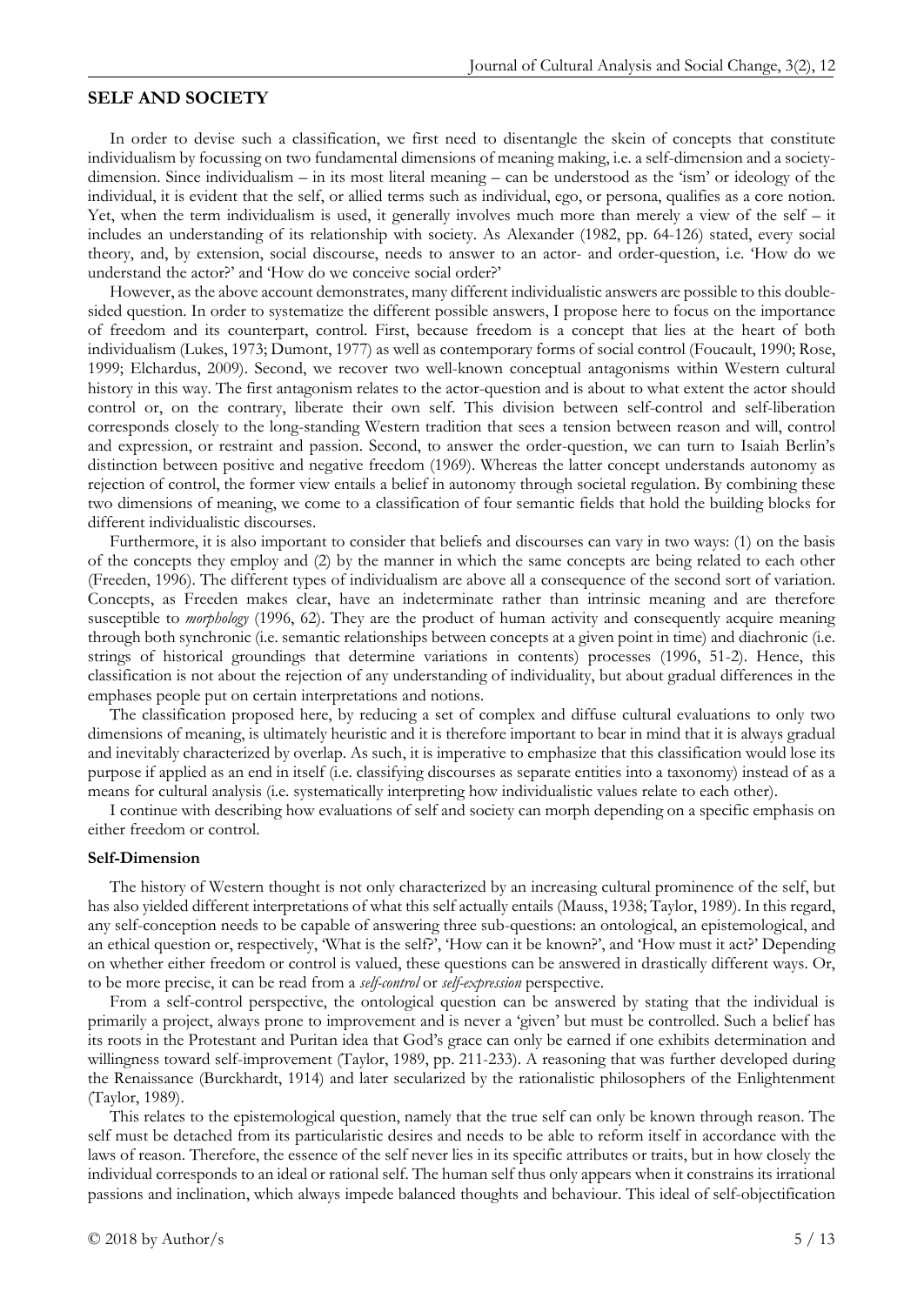often leads to a morality that emphasizes self-control and the ethical question is therefore answered in terms of discipline, restraint, and willpower.

The self-expression perspective is opposite to its self-control counterpart. Ontologically, the self is, according to this perspective, not made through control but interpreted as something that has to be liberated. The assumption here is that every individual has an unchangeable and unique core, which determines the essence of their being. Therefore, a person's authentic particularities need to be safeguarded as they define the essence of the individual. This view finds its philosophical roots in the writings of Rousseau and Montesquieu, and was further developed by German Romantics (Ferrara, 1998; Taylor, 1989).

From a self-expression point of view, answering the epistemological question has nothing to do with detachment or self-objectification. Rather than disengagement, the essentialist self asks for a full-on exploration and liberation of the self. Here, self-knowledge thus primarily entails discovery and disclosing, since the true individual lies buried under many layers of education, habituation, and socialization. This view yields, on the one hand, a strong positive valuation of notions such as authenticity, uniqueness, and intuition, and, on the other, a rejection of control, conformism, and restraint.

This same logic also steers us toward answering the ethical question in terms of authenticity and self-expression. An act is deemed good not because it corresponds to some external moral standard, but because it starts from a genuine 'urge' to do good. According to this view all moral deeds start off from a worthy moral individual, depending, in turn, on how authentic one is toward the deed, i.e. it is the intention – which has to be genuine and truthful – that determines the value of an act and not its actual result (Ferrara, 1998).

## **Society-Dimension**

To answer the order-part of the question, we need to look at different interpretations of how to conceive individual control within society. In order to obtain a more systematic view of this issue, Isaiah Berlin's famous division between two types of freedom (Berlin, [1](#page-6-0)969) is – although certainly not unproblematic<sup>1</sup> – very instructive. In his seminal paper 'Two concepts of liberty' (1969), Berlin argues that there are two possible and even rival interpretations of the question 'What is freedom?', namely a *positive* and a *negative* approach. Negative freedom pertains to the question 'What is the area within which the subject — a person or group of persons — is or should be left to do or be what he is able to do or be, without interference by other persons?' (1969, 121) Hence, it implies that the individual is free only to the extent that one is *liberated from* constraints, intrusion, or obstacles. This type of liberty is termed negative, as freedom itself is not given any content but is completely defined by the absence of something.

In contrast to a negative interpretation, positive liberty is about the *freedom to* do something, or, more specifically, about the possibility to realize or develop oneself. However, people can only develop if the necessary conditions are fulfilled, i.e. if they have the required resources and capabilities. This view carries two important implications. First, that liberty is given some content: if the possibility of self-development is the essence of liberty, it implies a certain definition of what self-development entails. Second, it suggests that a particular degree of control is allowed, as long as it leads to individual development. Therefore, positive freedom, as Berlin wrote, refers to the question: 'What, or who, is the source of control or interference that can determine someone to do, or be, this rather than that?' (1969, 122).

## **FOUR TYPES OF INDIVIDUALISM**

Now that the two meaning dimensions of individualism are defined, these can be combined in order to arrive at four separate semantic fields, each consisting of a different collection of individualistic notions and values. In the next four sections, I describe these specific combinations or styles of individualism, namely *liberal*, *egalitarian*, *subjective*, and *radical* individualism (**Figure 1**).

## **Liberal Individualism**

When we combine a self-control perspective with a negative view on liberty, we end up with a traditional liberal variant of individualism. The fathers of liberalism (e.g. John Stuart Mill and Adam Smith) all plead for a minimization of public interference in the lives of civilians. They argue that there are certain domains in life, specifically in the private sphere, where the liberty of the individual should almost never be curtailed. From this viewpoint, self-interest is in itself not seen as a threat to societal stability. On the contrary, the pursuit of personal

<span id="page-6-0"></span> <sup>1</sup> Berlin forbears, for example, to take into account important factors such as the content of individual desires (Christmas, 1991) or the general conditions under which non-interferences is guaranteed (Pettit, 2001).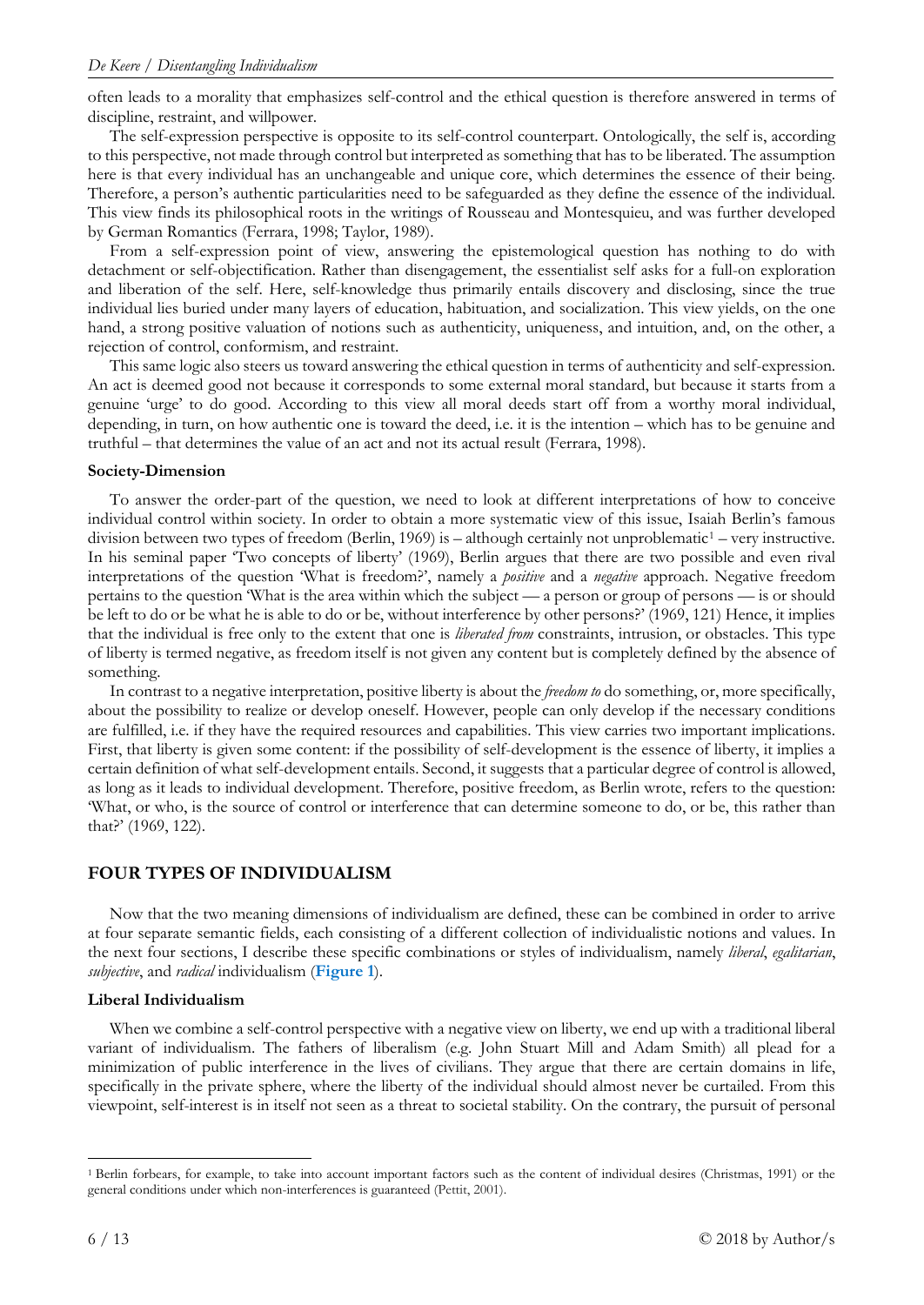

**Figure 1.** Two meaning dimensions and four types of individualism

gain can even be viewed, often by referring to Smith's notion of the 'invisible hand', as a mechanism that will eventually engender greater general welfare.

However, liberal discourses are not only characterized by a defence of negative liberty, but also entail a selfcontrol perspective. According to Taylor, much of liberalism is based on the Lockean idea of a punctual self or 'the possibility to remake ourselves in a more rational and advantageous fashion' (1989, 170). Thus, from a liberal perspective, the idea that individuals should be free from interference needs to be accompanied by a belief that people are capable of a certain self-rationalization. In this regard, the liberal ideal of self is a restraining, calculating, and pro-active individual who takes responsibility for their situation and acts in order to better it, i.e. an *economical* or *entrepreneurial self* (Holmes, 1997).

Outside of its philosophical tradition, this type of individualism became an important socio-political discourse among the wider sections of society during the second half of the 19<sup>th</sup> century, and most notably within Anglo-Saxon countries. One of the most influential English political and social theorists of that period was without doubt Herbert Spencer. He became famous for what was later called 'social Darwinism', which is a relatively radical form of liberalism, explicitly combining a belief in self-control with a defence of negative freedom:

What now is the most important attribute of man as a moral being?  $(...)$  May we not answer the faculty of self-control? This it is which forms a chief distinction between the human being and the brute (Spencer, 1851, p. 185).

If government was to interfere, as Spencer's 'survival of the fittest' logic further goes, it would disrupt the natural order of things and those who were capable of restraint and self-control would not be rewarded, whereas the 'brutes' would survive. That is why the state should not try to install an artificial form of equality by supporting those who lack the discipline to seize their opportunities.

From a cultural viewpoint, one of the most important exponents of this liberal individualism is perhaps the notion of the *self-made man* (Howe, 1997)*,* embodied by a successful figure, ranging from Benjamin Franklin to Steve Jobs. Benjamin Franklin's influence – in addition, of course, to being one of the founding fathers of the U.S.A. – actually stems from writing one of the oldest and most popular self-help guides, namely '*Poor Richard's Almanack'* (1732–1758). In this annual publication, he promoted the idea of general self-improvement through the cultivation of liberal virtues, such as temperance, order, resolution, frugality, and moderation. Within the literary field, liberal individualism finds its most explicit advocate in the person of Ayn Rand. In her best-selling science fiction novel '*Atlas Shrugged'*, for instance*,* Rand tells the story of a society in which most creative minds and entrepreneurs are on strike as a protest against the over-regulative government.

Reflecting on the classical and contemporary interpretation of individualism, as described above, we can say that liberal individualism actually corresponds best to what both Durkheim and Bellah termed utilitarian, and Hayek, in his attempt to defend it, true individualism. Further, Dewey's critique on the American, capitalist, and corporatist individualism is actually directed primarily toward a liberal interpretation of self and society.

#### **Egalitarian Individualism**

Egalitarian individualism is a discourse that results from combining a belief in positive freedom with a selfcontrol perspective. In this case, freedom is not interpreted as liberation from something, but as offering the possibility to develop oneself through collective support. All members of society thus need to attain the same level of development. Here, self-development is defined as the construction of an ideal citizen and equal member of the group. It is exactly this type of individualism that Simmel termed quantitative, and was defended by Durkheim while being fiercely contested by Hayek.

Because egalitarianism is mostly associated with only favouring collective solutions to problems, the political examples, such as syndicalism, socialism, or communism, are often understood as holistic or hierarchic rather than individualistic (e.g. Triandis., 1995). Yet, as both Berlin (1969) and Dumont (1977) argue, these – although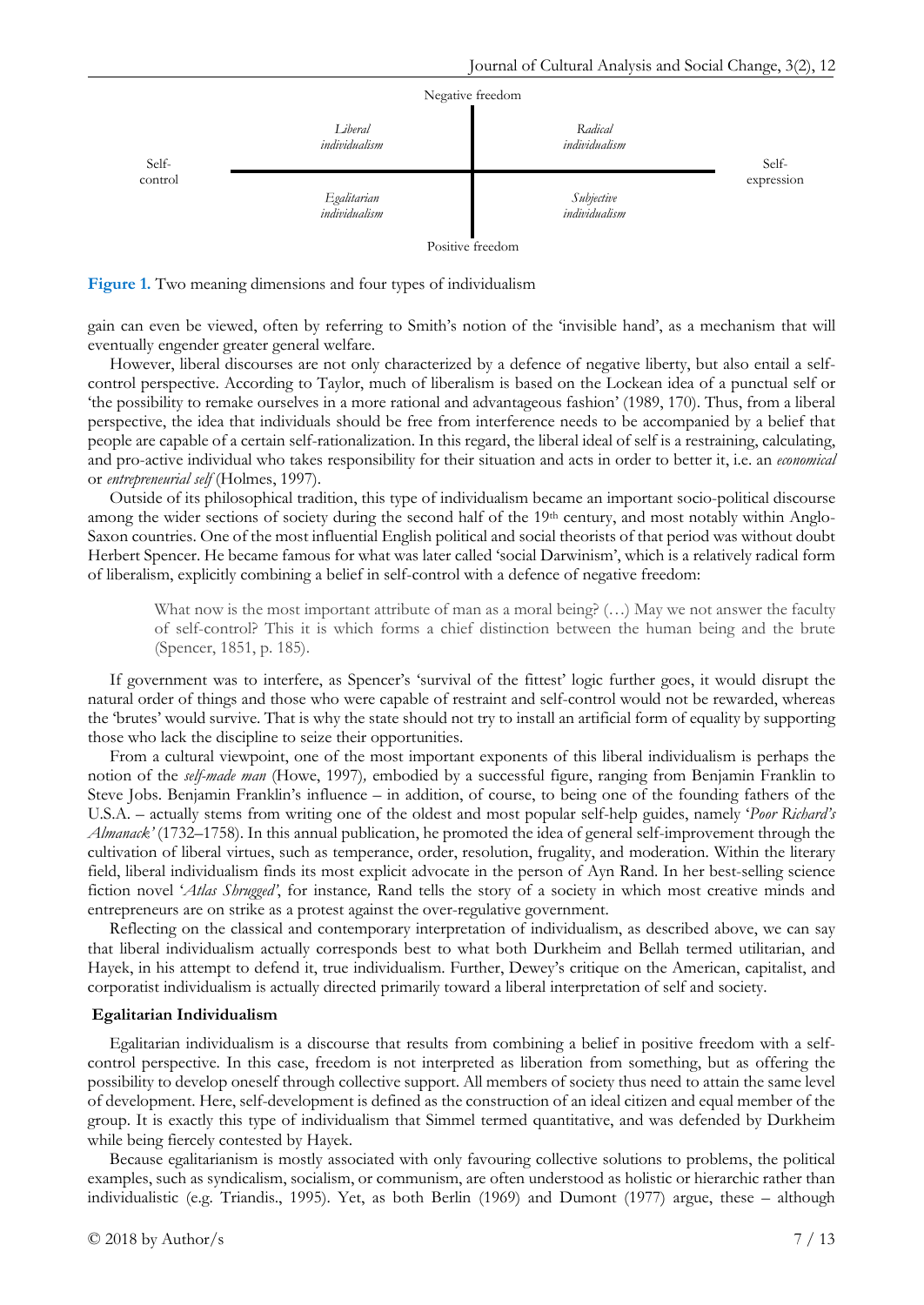sometimes totalitarian – ideologies have their roots much more ingrained in individualism than in the holistic tradition.

In order to accommodate both freedom and equality, proponents of egalitarian individualism have often employed – implicitly or explicitly – notions such as *homo politicus*, 'universal man', or a 'general will'. Inequality, from this viewpoint, is merely a result of particularistic and fabricated circumstances that have disrupted the natural order, which is one of harmony and equality. This idea is grounded in a firm belief in bottom-up solutions to societal problems and restabilising the social contract. Hence, egalitarian individualism often manifests itself in an atavistic nostalgia for a lost organic collective.

The assumption that something of a 'general will' exists in every individual also has implications with regard to how the self is interpreted. The individual should above all strive toward being integrated within the collective. The construction of such an ideal individual involves the cultivation of self-control, from which, eventually, the individual as well as the group, nation, or *volk* can benefit. Take Fichte's writings on the creation of a new German nation through a re-education of all German citizens for example (Fichte, 1922). To arrive at such an ideal citizenship, he said, the cultivation of self-mastery is essential, because 'the root of all morality is self-possession, self-control, the subordination of the selfish instincts to the idea of the community' (1922, 175). A same logic can be discovered in the normative work of Durkheim. In his 'L'éducation moral' (Durkheim, 1934), he proposes three elements that can serve as foundations for a morality adapted to modern secularized life, namely (1) attachment to others, (2) autonomy or self-determination, and (3) discipline or self-mastery, notions that all lie at the heart of egalitarian individualism.

Finally, egalitarian individualism has also left its mark on the literary domain. Two influential and much-read authors who spring directly to mind are Charles Dickens and Émile Zola. Several of their stories are about denouncing the Spencerian idea of 'deserving poor' and revealing the social disruption and poverty resulting from early industrialization. With that, it is clear that many of Dickens' or Zola's heroes excel in Victorian values such as willpower and moderation, whereas the antagonists are often characterized by their greed, decadent lifestyles, or drunkenness.

#### **Subjective Individualism**

This individualism is termed 'subjective', as the combination of a positive understanding of freedom – which entails a belief in collectively supported self-development – with an emphasis on self-expression, leads to answering the actor- and order-question in a very subjectivist and person-centred manner. In contrast to egalitarian individualism, the level of self-development is not assessed by measuring how well an individual is incorporated into the group, but by evaluating how capable people are at expressing their 'own selves'.

Seeing the positive understanding of freedom, which allows for some degree of control, self-expression is only possible through collective support. In other words, the individual can only become a self under the guidance of specific institutions. Consequently, an emphasis is placed on personal, pedagogical, and therapeutic support. Hence, because of its positive evaluation of societal interference, this individualistic style is characterized by a belief in institutional solutions, organized welfare, and psychological guidance.

This belief in the collective importance of self-realization characterizes, for example, the humanistic psychology developed during the mid-20<sup>th</sup> century by psychologists such as Carl Rogers (1961). Humanistic psychology is mainly based on Maslow's principle that, when basic needs are fulfilled, we all develop a natural tendency toward self-actualization, manifesting itself in higher levels of creativity, spontaneity, tolerance, and problem-solving capacities. The crux of this therapy is that the psychologist must always find and encourage the patient's potential toward authentic inner development. This belief in a universal tendency toward self-actualization also resonates within the capability approach as developed by Sen and Nussbaum (Nussbaum, 1988), an approach that has, for example, been highly influential within policy-making institutions such as the United Nations (e.g. the philosophy behind the Human Development Index). It is clear that the United Nations supports a positive understanding of freedom whereby self-development is institutionally embedded.

In addition to therapy and policy, subjective individualism also left its mark on the political debates of the second half of the  $20<sup>th</sup>$  century, in particular through the rise of new leftist, emancipatory, and ecological movements, which mainly involve quality of life and identity politics. Many of these movements were, as C. Wright Mills pointed out (Mills, 1960), characterized by a rejection of traditional socialist ideologies that envisage an utopian endpoint for humankind. These 'grand narratives' are perceived by new leftists as objectifying cages that force people into political straightjackets that deny them an authentic and personal engagement within society.

In general, this subjective individualism is widely diffused within popular culture through the rise of therapeutic self-help books, magazines, and television shows (De Keere, 2014; Illouz, 2008). But, contemporary writers such as Milan Kundera and Jonathan Franzen also articulate this longing for authenticity or therapeutic self-actualization and the problems it engenders. In movies, these themes have become popular since the mid- $20<sup>th</sup>$  century as well, be it in the existential dramas of Ingmar Bergman or the psychological comedies of Woody Allen.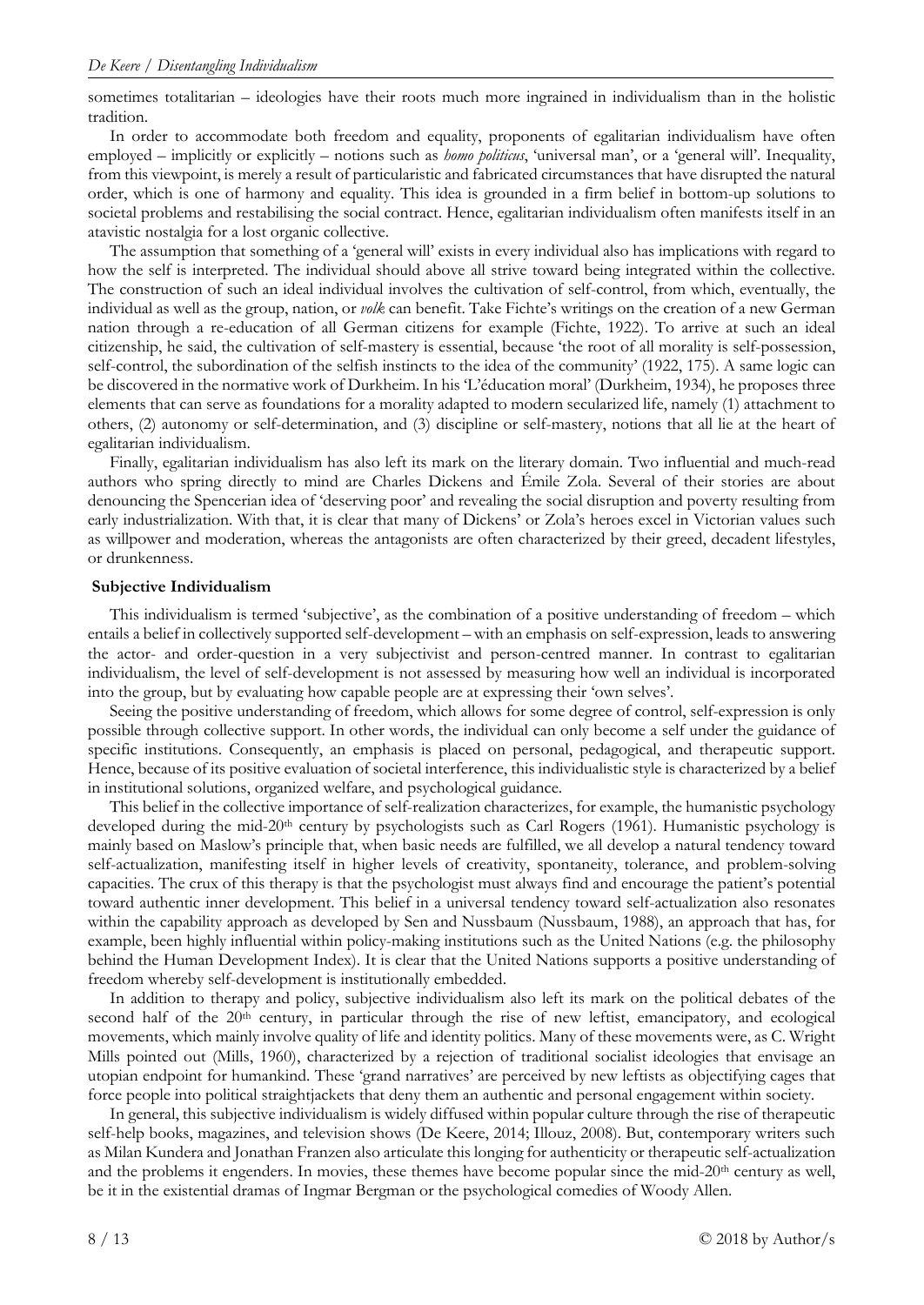After having described this subjective individualism, we see that, in many ways, it corresponds to what Bellah and colleagues called expressive individualism (1985). It is a psychological yet institutionalized view on self and society, engendering a certain existential insecurity and longing for authenticity. This is a style of thinking that has regularly been defined as mainly characteristic of affluent Western societies (Elchardus and De Keere, 2010; Inglehart and Welzel, 2005).

#### **Radical Individualism**

Finally, the last type of individualism that needs to be described is called 'radical', because it rejects any form of control, not only stemming from others but from the self as well. Similar to subjective individualism, radical individualism implies an expressive interpretation of the self, but combines it with a negative understanding of freedom, declining any form of social interference. The self is understood as inevitable ('I am who I am') and control or regulation of it therefore needs to be denounced at all times, as it can only result in hypocrisy and deceit. This self-conception also manifests itself in a positive valuation of notions such as genuineness, uniqueness, and nonconformism. However, this does not have much to do with an institutional supported project of selfactualization and emotional wellbeing, but more with a hedonistic cultivation of gut feeling and impulse.

Academically speaking, this perspective has hardly been canonized within philosophy. The most important exceptions are perhaps Stirner (1907) and Tucker (1926). Both are considered to be founding fathers of radical anarchism. Their thinking is characterized by a rejection of authority, moral rights, and social regulations while advocating independence, hedonism, and unconditional self-expression. Stirner is in particular sceptical about individuals who uphold externally defined goals; the only thing people can rely on and believe in is their own true self:

Why, I myself am my concern, and I am neither good nor bad. Neither has meaning for me. The divine is God's concern; the human, man's. My concern is neither the divine nor the human, not the true, good, just, free, etc., but solely what is mine, and it is not a general one, *but is – unique, as I am unique* (1907, 6)*.*

The consequence of this line of thinking is an acceptance of egoism as a natural feature of humankind.

Politics that want to tap into radical individualism do not start from traditional ideologies such as liberalism or egalitarianism, but primarily imply an anti-establishment, anti-political, and anti-institutional position. According to this radical point of view, we are ultimately on our own and there are no clear social rules we can follow. In the end, governmental representatives or politicians also just follow their own feelings and interests and an altruistic engagement in the public sphere is therefore doomed to fail.

Although hardly influential within the philosophical or political field, radical individualism has always had many representatives within the artistic domain. This is echoed in the romantic ideal of the bohemian artist who renounces any societal and cultural mores and only follows their own instincts. The most outspoken example of this is probably the 'art of transgression', which aims at violating and even outraging social convention, while cultivating animal instincts and the abnormal (e.g. George Bataille or Antoine Artaud). Within popular culture, radical individualism also had clear influence. Not only via the screening of dystopian movies, including '*Clockwork Orange'* or '*Fight Club'*, that involve a glorification of violence and sexual excess, but even more so through the popularity of late-20<sup>th</sup> century subcultures such as punk or gangsta rap. Musicians of these genres are often characterized by the importance they give to a nonconformist and 'just be yourself' attitude, which is combined with an anti-establishment mindset (Lewin and Williams, 2009).

Referring to the more classical interpretations of individualism, we can now grasp that it was actually this radical individualism that was feared by the likes of Tocqueville (Lukes, 1973). But, also more contemporary scholars – implicitly or explicitly – warned against the rise of a type of individualism that would potentially stimulate a hedonistic and egocentric culture (Lasch 1991; Bell, 1976).

### **APPLYING THE SCHEMA: AN EXERCISE**

Coming back to the three cases that were used to illustrate the problem, i.e. neoliberalism, class morality, and volunteering, we can now apply the heuristic classification to better interpret the arguments and empirical findings.

In the case of neo-liberalism, it is not just individualism in general that seems to serve as a justificatory framework for socioeconomic reforms. It seems that both liberal individualism, with its emphasis on self-regulation and entrepreneurialism, and subjective individualism, highlighting the importance of emotional self-realization, play a crucial role in sustaining neo-liberalism. Yet, how these two types are used in varying settings and by people with different social positions is now up for investigation. Moreover, to fully understand the relationship between individualism and neo-liberalism, we should also explore how egalitarian and radical individualism might possibly serve as evaluative frameworks that allow for cultural critiques on neo-liberalism.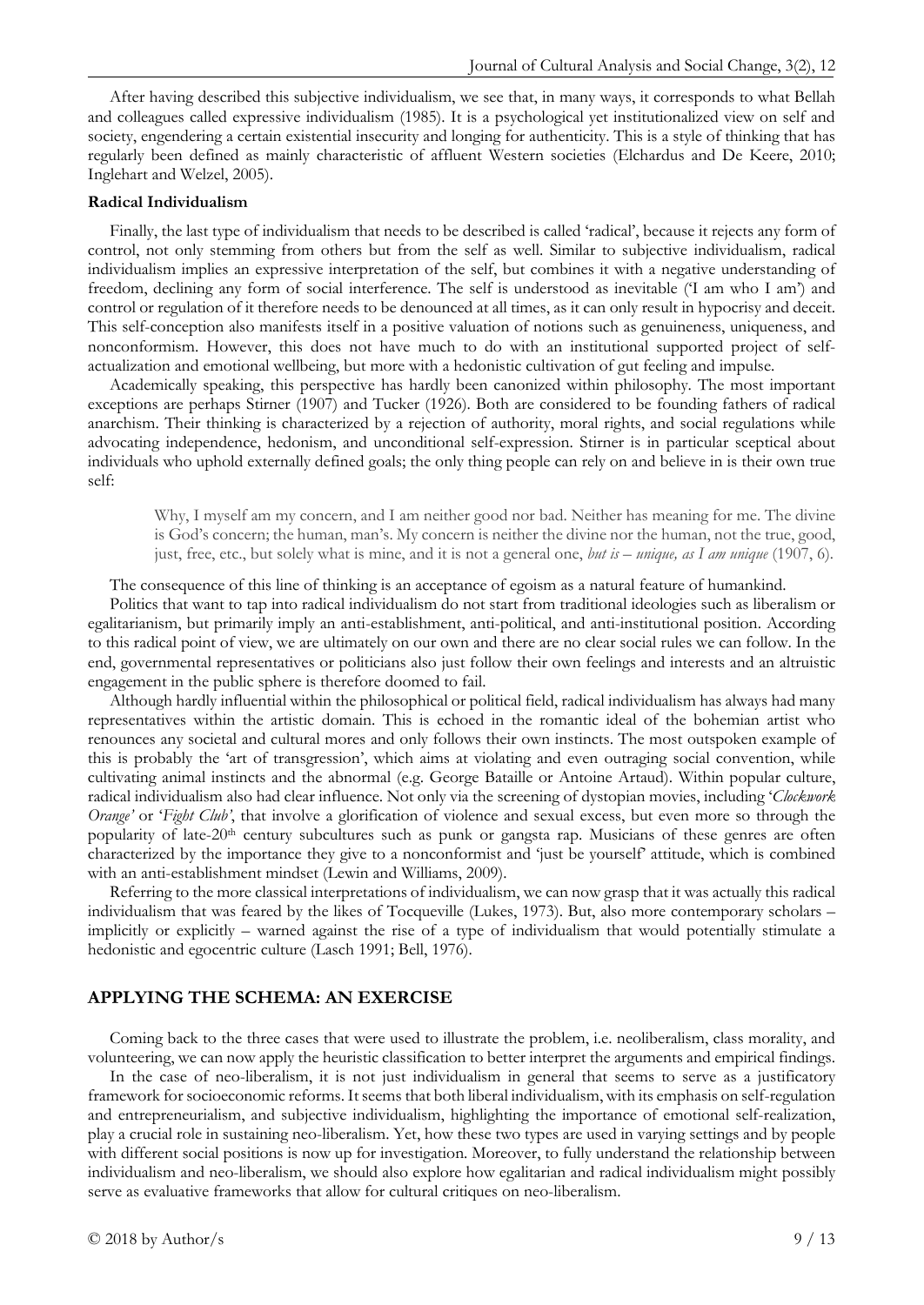Also with respect to class morality, the classification helps us to reinterpret the different evaluative positiontakings that typify the different class fractions. On the one hand, it seems that the individualistic attitudes popular among the (new) middle class, i.e. emotional self-fulfilment and expression, primarily fall within the semantic field of subjective individualism (e.g. Kusserow, 2012; Lamont, 1992; Skeggs, 2004; Stephens et al., 2014)

On the other hand, it seems that some of the collectivist tendencies of the working class, i.e. focus on interdependence and community life (e.g. Lamont, 2002; Stephens et al., 2014) does not necessarily makes them traditional collectivists but rather egalitarian individualists. However, as previous research demonstrated, the dominated fractions of society seem to be characterized by a mixture of (sometimes contradictory) value patterns (Houtman et al., 2008). With their emphasis on self-reliance and thrift, a part of the working class seem to actually adhere to a more liberal instead of egalitarian type of individualism, while yet another fraction appears to be more drawn toward radical individualism (i.e. anti-institutional and nonconformist attitudes). The classification proposed here now offers a unifying framework to explore how these attitudes actually relate to each other. This allows us, in the future, to explore how different positions and trajectories within the working class itself eventually engender varying understandings of both self and society.

Finally, this classification also serves as a tool to better understand the performative role of individualistic attitudes within the study of public engagement. As yet explained, the type of individualistic values that, according to Tocqueville, and later scholars such as Sennett and Putnam, has the potential to erode public engagement would be primarily related to radical individualism as it entails a refusal of conformism and rejection of societal participation. On the other hand, the more civic individualism that seems to have a strong positive influence on the desire to participate within the public sphere (Markse, 1987; Seidman and Meeks, 2010; Wilkison, 2010) corresponds with egalitarian individualism as described above. Moreover, here we can expect as well that not just one set of individual values can be influential. Depending on people's social positions, different types of individualism can be employed to justify their different civic roles. For example, the relation between a belief in self-expression and civic engagement (Welzel, 2010; Keleman et al., 2017), might be primarily stemming from middle-class participants, who already have a stronger tendency towards subjective individualism (Kusserow, 2012; Lamont, 1992; Skeggs, 2009) and will thus rely on this set of values to justify their participation.

## **CONCLUSION**

The objective of this paper was to construct a heuristic instrument that would allow us to read into different sets of individualistic beliefs. The goal was not, however, to just name different type of individualism, but, to above all, explain how they relate to each other in a systematic way. In order to do so a schema based on two basic meaning dimensions, i.e. a self- and society-dimension, was suggested. These dimensions do not only allow for a categorization into four types, but also aid in thinking relationally about the differences. As Freeden (1996) explains, variations in ideas do not only happen because different concepts are employed but also due to the configurations in which they are being placed. Differences between ideas and values are therefore not necessarily categorical but more often gradual.

For these reasons the proposed schema, based on gradual meaning dimensions, can help to improve cultural analyses that aim at a systematic comparison of individualism between groups and over time. In doing so, it can aid in further solving the three conceptual problems, as identified at the beginning: (1) individualism as a container term, (2) continuous proliferation of new concepts for the same type of individualistic values, and (3) avoiding false dichotomies between individualism and collectivism.

Clearly, the intention is not to present this categorization as a framework that would allow us to comprehend all possible cultural expressions within society. Evidently, religion, gender, nationality, tradition, or ethnicity are other important factors that determine and give content to the types of evaluations that circulate within society. However, the scope of this classification might be quite large seeing that contemporary control mechanisms rely heavily on a commonly shared belief in a singular and autonomous self (i.e. individuation), and people are therefore almost obliged to uphold a certain interpretation of the individual and its autonomy. In other words, there is such a strong consensus on individualism in modern societies that it is difficult to imagine that one does not value its core notions.

Yet, the dialectic between (1) the consensus on individualism and (2) the different possible interpretations, stimulates a cultural dynamic that characterizes much of inter-group competition and coalition formation. On the one hand, the consensus on the worth of autonomy and individuality – at least in its most abstract form – has the potential for concealing conflicts as well as rendering alliances between groups possible. In other words, ideologically conflicting groups can always justify their collaboration by emphasizing their shared belief in selfdevelopment and personal liberty and so widen their influence on society. On the other hand, when surpassing this consensus, the different interpretations of individualism can equally be employed as instruments in a struggle over group interest and identity.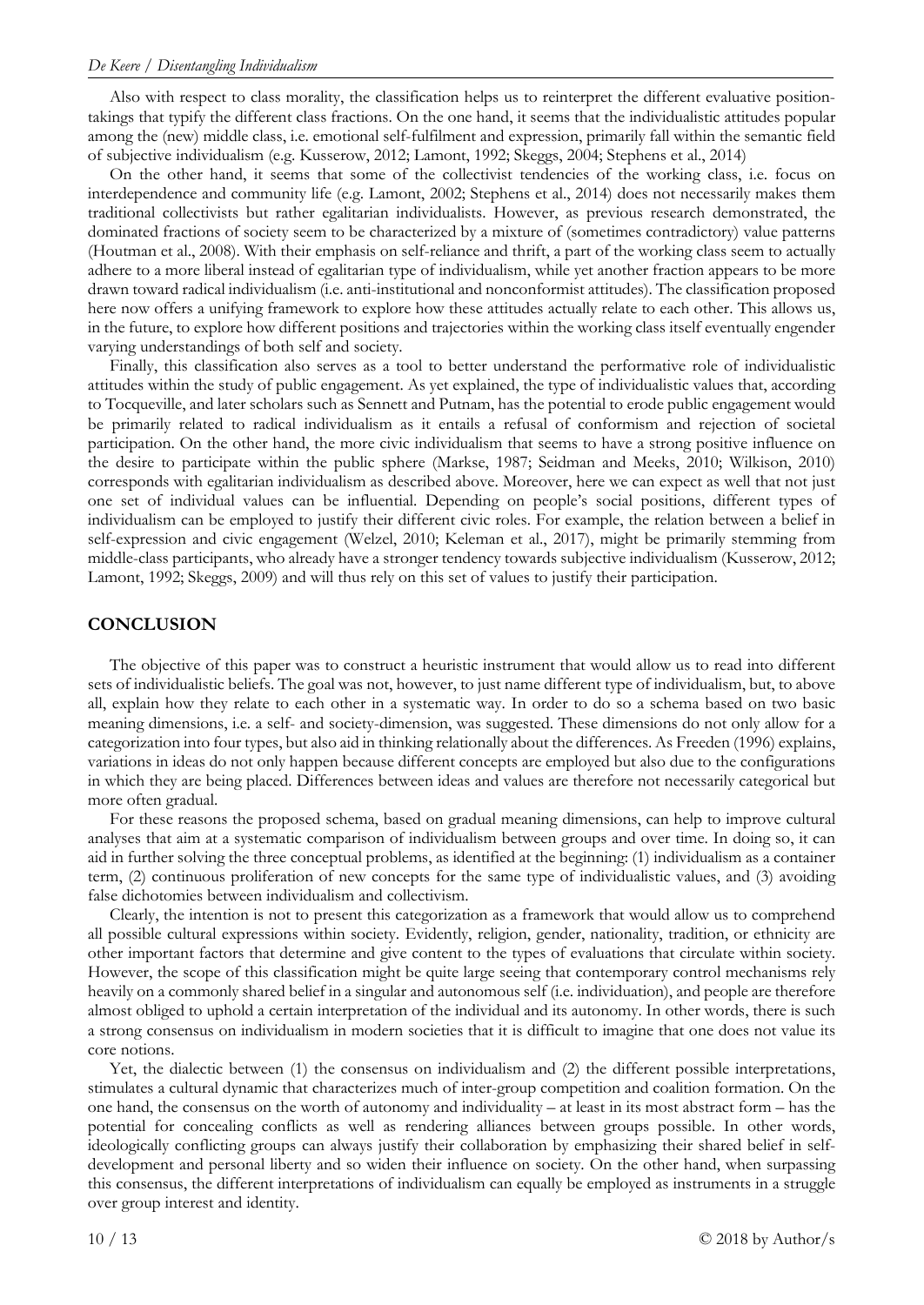Hence, basically all members of modern society will march under the banner of individuality. Yet, different positions, groups, or parties will appear once people start to specify, on the two basic meaning dimensions, what they mean when using these notions. Therefore, individualism has the ability to both unite (through vague consensus) and divide (through expressing specific interpretations) different social groups. The classification proposed here can prove to be a crucial tool to eventually disentangle this cultural dynamic, inherent to individualism as a powerful cultural discourse.

However, making a gradual distinction between four different types of individualism, could not only be instrumental in respect to synchronic comparisons between groups, but it can also yield clear benefits in relation to a diachronic study of cultural transformations. As Savage (2009) argued, social scientists have a tendency towards epochalism, often claiming we now live in a new social order that is drastically different from previous modes of social and cultural organization. From reflexive modernism (Giddens, 1992) to post-modernism (Beck and Beck-Gernsheim, 2002), the cultural revolutions seems to relentlessly succeed one another. However, these social changes are maybe not as categorically as they are often depicted, at least not in terms of value patterns, but might more often be cyclic, relational and gradual (Savage, 2009). Hence, instead of inventing a new type of individualism for every new epoch (see above), the challenge is to investigate on which of the two meaning dimensions value shifts occurs, which groups are involved in this and what are the possible counter-reactions in terms of value patterns. In this way, using the schema, we could get a less epochalist yet relational and gradual understanding of cultural shifts in individualism and avoid getting trapped in "the paradox of ever-renewing novelty" (Savage, 2009, p. 219).

## **REFERENCES**

- Alexander, J. (1982). *Theoretical Logic in Sociology. Vol 1, Positivism, Presuppositions, and Current Controversies.* Berkeley: University of California Press.
- Beck, U. and Beck-Gernsheim, E. (2002). *Individualization: Institutionalized Individualism and Its Social and Political Consequences*. London: Sage.
- Bell, D. (1976). *The Cultural Contradictions of Capitalism*. New York: Basic Books.
- Bella, R., Madsen, R., Sullivan, W.M., Swidler, A., and Tipton S.M. (1985). *Habits of the Heart: Individualism and Commitment in American Life*. Berkley: University of California Press.
- Berlin, I. (1969). Two Concepts of Liberty, in I. Berlin (ed.), *Four Essays on Liberity* (pp.118–72). Oxford: Oxford University Press.
- Burckhardt, J. (1914). *The Civilization of the Renaissance in Italy*. London: Macmillan.
- Boltanski, L. and Chiapello E. (2005). *The New Spirit of Capitalism*. London: Verso.
- Bröckling, U. (2015). *The Entrepreneurial Self: Fabricating a New Type of Subject*. London: SAGE.Christman, John. 1991. "Liberalism and Individual Positive Freedom." *Ethics* 101 (2), 343–59.
- Daenekindt, S. (2017). The Experience of Social Mobility: Social Isolation, Utilitarian Individualism, and Social Disorientation. *Social Indicators Research,* 133 (1), 15–30. <https://doi.org/10.1007/s11205-016-1369-3>
- De Keere, K. (2014). From a self-made to an already-made man: A historic content analysis of professional advice literature. *Acta Sociologica*, 57(4), 311-324.<https://doi.org/10.1177/0001699314552737>
- De Keere, K. (2018). Political distinction: searching for a structural similarity between class and politics in Flanders (Belgium). *European Societies*, 20(3), 375-400.<https://doi.org/10.1080/14616696.2017.1371320>
- Dewey, J. (1999). *Individualism Old and New*. Amherst: Prometheus Books.
- Dumont, L. (1977). *Homo Aequalis: Genèse Épanouissement de L'idéologie Économique*. Paris: Gallimard.
- Durkheim, E. (1934). *L'éducation Morale*. Paris: Librairie Félix Alcan.
- Durkheim, E. (1973). Individualism and the Intellectuals, in E. Durkheim, *On Morality and Society* (pp. 330–49). Chicago: University Of Chicago Press.
- Elchardus, M. (2009). Self-Control as Social Control: The Emergence of Symbolic Society. *Poetics,* 37 (2), 146–61. <https://doi.org/10.1016/j.poetic.2009.01.001>
- Elchardus, M. and De Keere, K. (2010). Institutionalizing the new self: a comparative analysis. *European Societies*, 12(5), 743-764.<https://doi.org/10.1080/14616696.2010.514351>
- Elchardus, M. and De Keere, K. (2013). Social control and institutional trust: Reconsidering the effect of modernity on social malaise. *The social science journal*, 50(1), 101-111.<https://doi.org/10.1016/j.soscij.2012.10.004>
- Elias, N. (1991). *Society of Individuals*. Oxford: Basil Blackwell Publisher.
- Ferrara, A. (1998). *Reflective Authenticity: Rethinking the Project of Modernity*. London: Routledge.
- Fichte, J-G. (1922). *Adresses to the German Nation*. Chicago: The Open Court Publishing Company.
- Foucault, M. (1990). *The History of Sexuality, Vol. 3: The Care of the Self*. London: Penguin Books.

Foucault, M. (2008). *The Birth of Biopolitics: Lectures at the Collège de France, 1978-1979*. London: Palgrave Macmillan.

Freeden, M. (1996). *Ideologies and Political Theory: A Conceptual Approach*. Oxford; New York: Oxford University Press.

 $\degree$  2018 by Author/s 11 / 13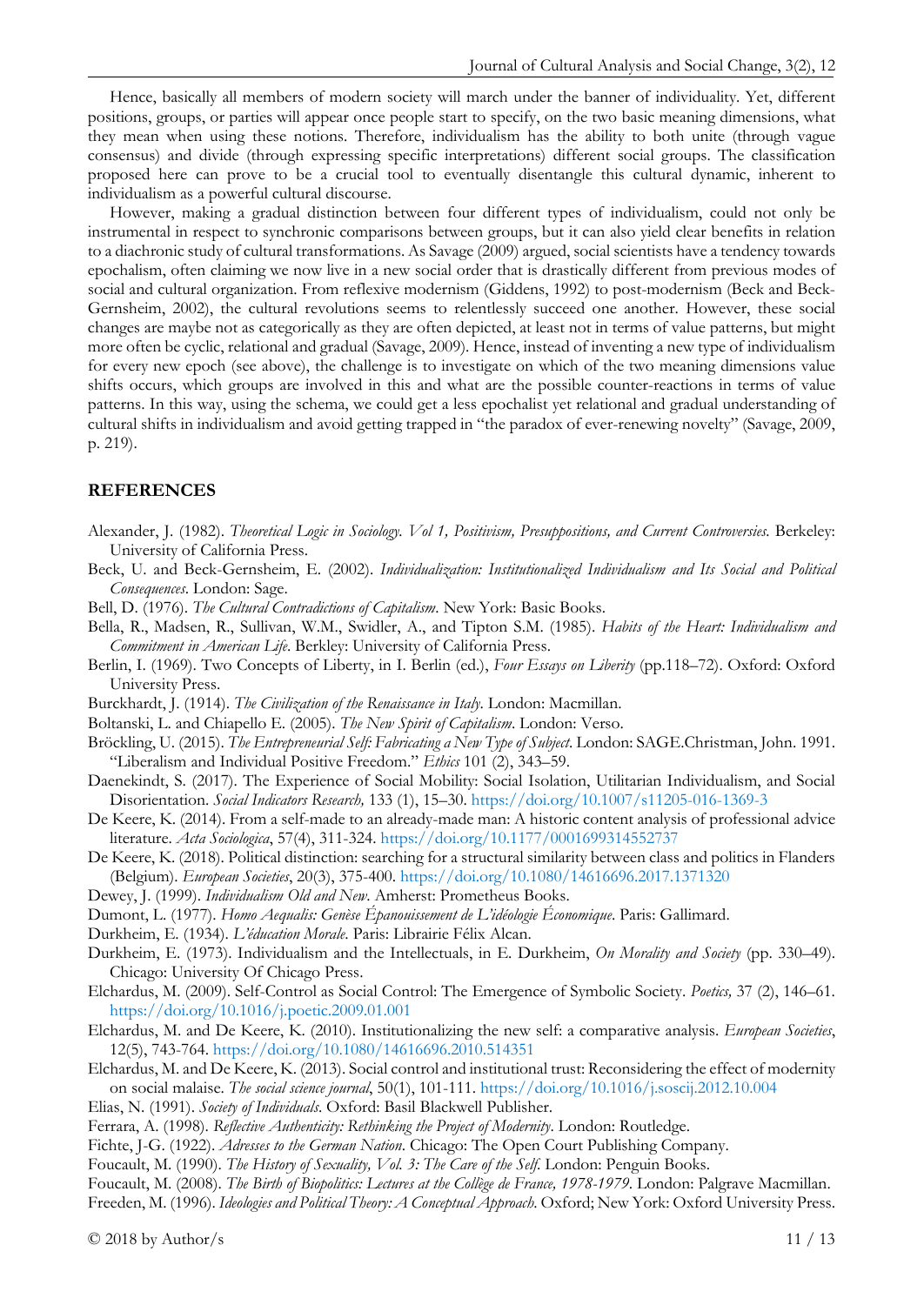Giddens, A. (1990). *The Consequences of Modernity*. Cambridge: Polity.

- Hayek, F. (1948). *Individualism and Economic Order*. Chicago: University of Chicago Press.
- Hochschild, A. (2016). *Strangers in Their Own Land: Anger and Mourning on the American Right*. New York: The New Press.
- Holmes, S. (1997). *Passions and Constraint: On the Theory of Liberal Democracy*. University of Chicago Press.
- Honneth, A. (2004). Organized Self-Realization Some Paradoxes of Individualization. *European Journal of Social Theory,* 7(4), 463–78. <https://doi.org/10.1177/1368431004046703>
- Houtman, D., Achterberg, P. and Derks, A. (2008). *Farewell to the Leftist Working Class*. New Brunswick: Transaction Publishers.
- Howe, D. (1997). *Making the American Self: Jonathan Edwards to Abraham Lincoln*. Cambridge: Harvard University Press.
- Illouz, E. (2008). *Saving the Modern Soul: Therapy, Emotions, and the Culture of Self-Help*. Berkeley: University of California Press.
- Inglehart, R., and Welzel, C. (2005). *Modernization, Cultural Change, and Democracy: The Human Development Sequence*. Cambridge: Cambridge University Press. <https://doi.org/10.1017/CBO9780511790881>
- Kelemen, M., Mangan, A. and Moffat, S. (2017). More Than a 'Little Act of Kindness'? Towards a Typology of Volunteering as Unpaid Work. *Sociology,* 51(6), 1239–56.<https://doi.org/10.1177/0038038517692512>
- Kusserow, A. (2012). When Hard and Soft Clash: Class-Based Individualism in Manhattan and Queens. In S. Fiske and R. Markus, *Facing Social Class: How Societal Rank Influences Interaction* (pp. 195–215). New York: Russell Sage Foundation.
- Lamont, M. (1992). *Money, Morals, and Manners: The Culture of the French and the American Upper-Middle Class*. Chicago: University of Chicago Press. <https://doi.org/10.7208/chicago/9780226922591.001.0001>
- Lamont, M. (2000). *The Dignity of Working Men: Morality and the Boundaries of Race, Class, and Immigration*. Cambridge, Mass.: Harvard University Press.
- Lasch, C. (1991). *The Culture of Narcissism: American Life in an Age of Diminishing Expectations*. New York: W. W. Norton & Company.
- Lewin, P. and Williams, P. (2009). The Ideology and Practice of Authenticty in Punk Subculture, in P. Vannini (ed), *Authenticity in Culture, Self, and Society* (pp. 65–86). Surrey: Ashgate.
- Lukes, S. (1973). *Individualism*. Guildford: Basil Blackwell Publisher.
- McRobbie, A. (2015). Notes on the Perfect. *Australian Feminist Studies,* 30(83), 3–20. <https://doi.org/10.1080/08164649.2015.1011485>
- Mills, C. W. (1960). Letter to the New Left. *New Left Review,* 5, 18–23.
- Nussbaum, M. (1988). Non-Relative Virtues: An Aristotelian Approach. *Midwest Studies in Philosophy,* 13(1), 32–53. <https://doi.org/10.1111/j.1475-4975.1988.tb00111.x>
- Pettit, P. (2001). *A Theory of Freedom: From the Psychology to the Politics of Agency*. Oxford: Oxford University Press.
- Putnam, R. (2001). *Bowling Alone: The Collapse and Revival of American Community*. New York, Simon and Schuster.
- Roger, C. (1961). *On Becoming a Person: A Therapist View of Psychotherapy*. Boston: Houghton Mifflin.
- Rose, N. (1989). *Governing the Soul: The Shaping of the Private Self*. London: Free Association Books.
- Rose, N. (1999). *Powers of Freedom: Reframing Political Thought*. Cambridge: Cambridge University Press. <https://doi.org/10.1017/CBO9780511488856>
- Savage, M. (2009). Against epochalism: An analysis of conceptions of change in British sociology. *Cultural Sociology*, 3(2), 217-238. <https://doi.org/10.1177/1749975509105532>
- Sayer, A. (2011). *Why Things Matter to People: Social Science, Values and Ethical Life*. Cambridge: Cambridge University Press. <https://doi.org/10.1017/CBO9780511734779>
- Seidman, S, and Meeks, C. (2011). The Politics of Authenticity: Civic Individualism and the Cultural Roots of Gay Normalization. *Cultural Sociology,* 5(4), 519–36. <https://doi.org/10.1177/1749975511401272>
- Sennett, R. (2003). *The Fall of Public Man*. London: Penguin UK.
- Simmel, G. (1950). *The Sociology of Georg Simmel*. Glencoe: The Free Press.
- Skeggs, B. (2004). *Class, Self, Culture*. London: Routledge.
- Spencer, H. (1851). *Social Statistics*. London: John Chapman.
- Stephens, N., Markus, H. and Phillips, L. (2014). Social Class Culture Cycles: How Three Gateway Contexts Shape Selves and Fuel Inequality. *Annual Review of Psychology,* 65, 611–34. [https://doi.org/10.1146/annurev-psych-](https://doi.org/10.1146/annurev-psych-010213-115143)[010213-115143](https://doi.org/10.1146/annurev-psych-010213-115143)
- Stirner, M. (1907). *The Ego and Its Own*. New York: Benjamin Tucker Publisher.
- Taylor, C. (1989). *Sources of the Self: The Making of the Modern Identity*. Cambridge: Harvard University Press.
- Triandis, H. (1995). *Individualism & Collectivism: New Directions in Social Psychology*. Boulder: Westview Press.
- Wacquant, L. (2009). *Punishing the Poor: The Neoliberal Government of Social Insecurity*. Durham: Duke University Press Books. <https://doi.org/10.1215/9780822392255>